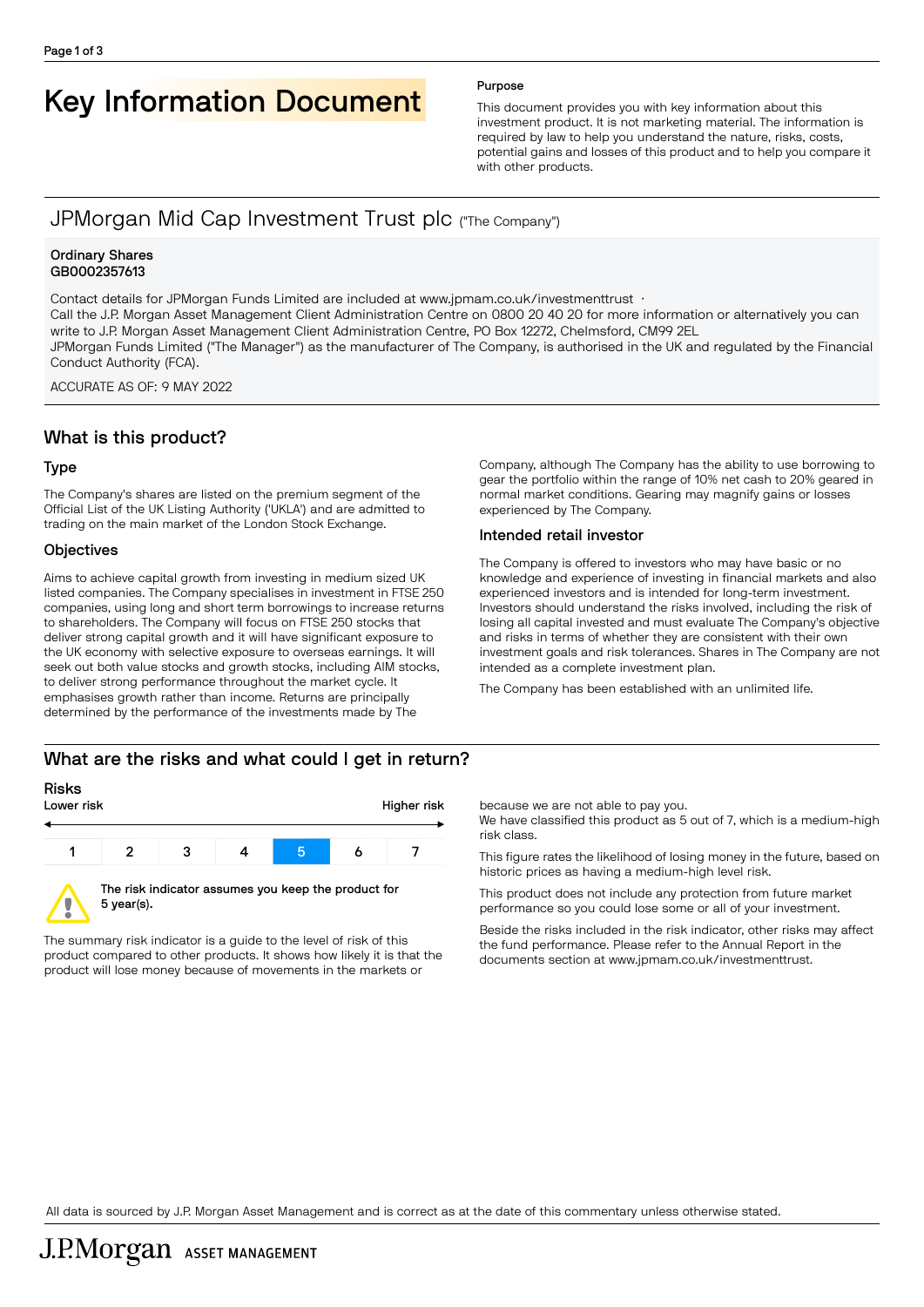#### Performance scenarios

Market developments in the future cannot be accurately predicted. The scenarios shown are only an indication of some of the possible outcomes based on recent returns. Actual returns could be lower.

| Investment £ 10,000.00     |                                     |            |            |                                                          |  |  |
|----------------------------|-------------------------------------|------------|------------|----------------------------------------------------------|--|--|
| <b>Scenarios</b>           |                                     | 1 year     | 3 years    | 5 years<br><b>(Recommended</b><br><b>Holding Period)</b> |  |  |
| Stress Scenario            | What you might get back after costs | £209.00    | £2,657,00  | £1,660.00                                                |  |  |
|                            | Average return each year            | $-97.91%$  | $-35.71%$  | $-30.17%$                                                |  |  |
| Unfavourable Scenario      | What you might get back after costs | £6,599.00  | £4.641.00  | £3,561,00                                                |  |  |
|                            | Average return each year            | $-34.01\%$ | $-22.58%$  | $-18.66%$                                                |  |  |
| Moderate Scenario          | What you might get back after costs | £9.642.00  | £8,966,00  | £8,338,00                                                |  |  |
|                            | Average return each year            | -3.58%     | $-3.57\%$  | $-3.57\%$                                                |  |  |
| <b>Favourable Scenario</b> | What you might get back after costs | £14,096.00 | £17,333,00 | £19,532.00                                               |  |  |
|                            | Average return each year            | 40.96%     | 20.12%     | 14.33%                                                   |  |  |

This table shows the money you could get back over the next 5 years, under different scenarios, assuming that you invest 10000 GBP.

The scenarios shown illustrate how your investment could perform. You can compare them with the scenarios of other products.

The scenarios presented are an estimate of future performance based on evidence from the past on how the value of this investment varies, and are not an exact indicator. What you get will vary depending on how the market performs and how long you keep the investment/ product.

The stress scenario shows what you might get back in extreme market circumstances, and it does not take into account the situation where we are not able to pay you.

The figures shown include all the costs of the product itself, but may not include all the costs that you pay to your advisor or distributor.

The figures do not take into account your personal tax situation, which may also affect how much you get back.

# What happens if JPMorgan Funds Limited is unable to pay out?

The Manager is responsible for administration and management of The Company, and does not typically hold assets of The Company (assets that can be held by a depositary are, in line with applicable regulations, held with a depositary in its custody network). The Manager, as the manufacturer of this product has no obligation to pay out since the product design does not contemplate any such payment being made. However, investors may suffer loss if The Company or the depositary is unable to pay out. Investors in The Company are not eligible to claim under the UK Financial Services Compensation Scheme.

# What are the costs?

The Reduction in Yield (RIY) shows what impact the total costs you pay will have on the investment return you might get. The total costs take into account one-off, ongoing and incidental costs.

The amounts shown here are the cumulative costs of the product itself, for three different holding periods. They include potential early exit penalties. The figures assume you invest 10000 GBP. The figures are estimates and may change in the future.

#### Costs over time

The person selling you or advising you about this product may charge you other costs. If so, this person will provide you with information about these costs, and show you the impact that all costs will have on your investment over time.

| Investment £ 10,000.00          | if you cash in after 1 year | if you cash in after 3<br>vears | if you cash in after 5<br>years (Recommended<br><b>Holding Period)</b> |
|---------------------------------|-----------------------------|---------------------------------|------------------------------------------------------------------------|
| <b>Total Costs</b>              | £120.00                     | £338.92                         | £531.87                                                                |
| Impact on Return (RIY) per year | 1.20%                       | 1.20%                           | 1.20%                                                                  |